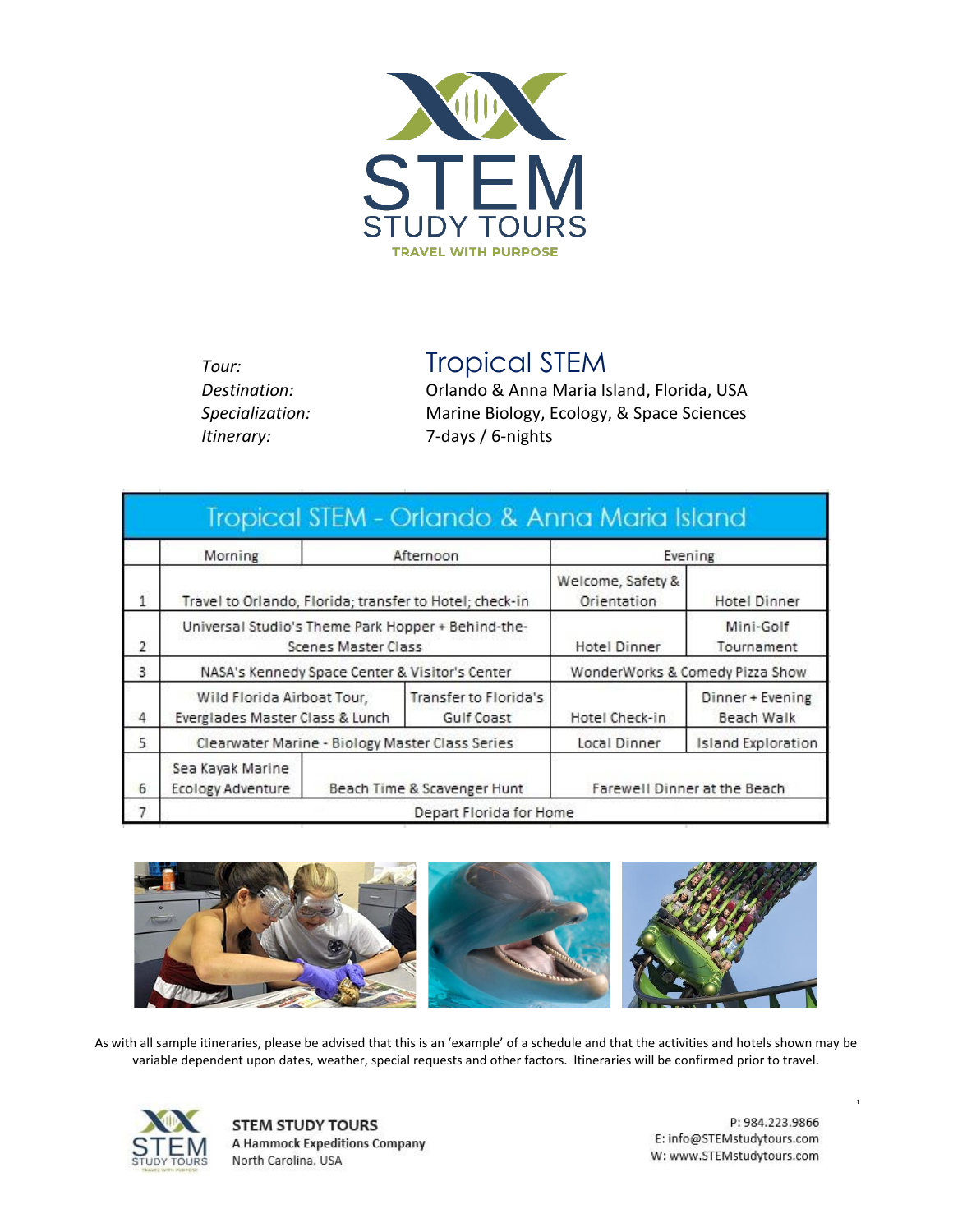# Day 1

Dinner; arrival time permitting

Travel to Florida arriving at in the late afternoon or early evening. After boarding your motorcoach your group will be transferred to your hotel located on International Drive.

*Sample Hotel: The Rosen Inn at Pointe Orlando* – The Rosen Inn at Pointe Orlando is ideally located on Orlando's famous International Drive. This hotel's superb central location provides easy access to major attractions, including Universal Studios Florida. The hotel features three attractive pool areas with beautifully landscaped gardens, and a Guest Services Desk offering day trips, transportation arrangements and attraction tickets, a gift shop, a video arcade, a full restaurant, a sports bar and a snack shop & deli. Rooms feature two queen beds, cable television, in-room coffee, hair dryers, in-room safes, microwaves and refrigerators.



After check-in, we'll get settled, have our Welcome, Safety & Orientation Meeting. Later, dinner will be at our hotel. There's plenty to do both at the hotel and in the nearby areas so if you arrive early enough and would like to plan an activity for this day, just let us know. We are happy to create a custom itinerary for you.

# Day 2

#### *Breakfast & dinner included; lunch on own*

Good morning Orlando! After breakfast, we'll transfer to Universal Studios for a Master Class and then have the day at the parks. Wear your walking shoes! Teachers will select one of the following options:

*Universal Studios' Theme Parks + 'Behind-the-Adventure'* - A science and technology Tour. Students will have the opportunity to discover the science involved in creating the world's most technologically advanced theme park. Behind-the-Adventure showcases the physics, technology, horticulture and general sciences that went into designing and building this state-of-the-art theme park. The sciences come to life as your Universal guide answers such questions as:

- How is 'The Incredible Hulk' coaster launched?
- How are the special effects in 'Poseidon's Fury' accomplished?
- How is the park foliage chosen?
- What technologies are utilized to make 'The Amazing Adventures of Spider-Man' so amazing?
- How is physics used to create roller coasters?

*OR Universal Studios' Special FX* – a special effects program to discover the secrets of making movie magic at Universal Studios. Through this interactive tour of Universal Studios, students will learn, hands-on, about the arts and sciences used to create some of the most spectacular special effects in motion picture history and what it took to recreate those effects in some of Universal Studios' most popular attractions. Tour highlights include:

• Visit 'Revenge of the Mummy' to learn the secrets of set design and construction



**STEM STUDY TOURS A Hammock Expeditions Company** North Carolina, USA

P: 984.223.9866 E: info@STEMstudytours.com W: www.STEMstudytours.com  $\Delta$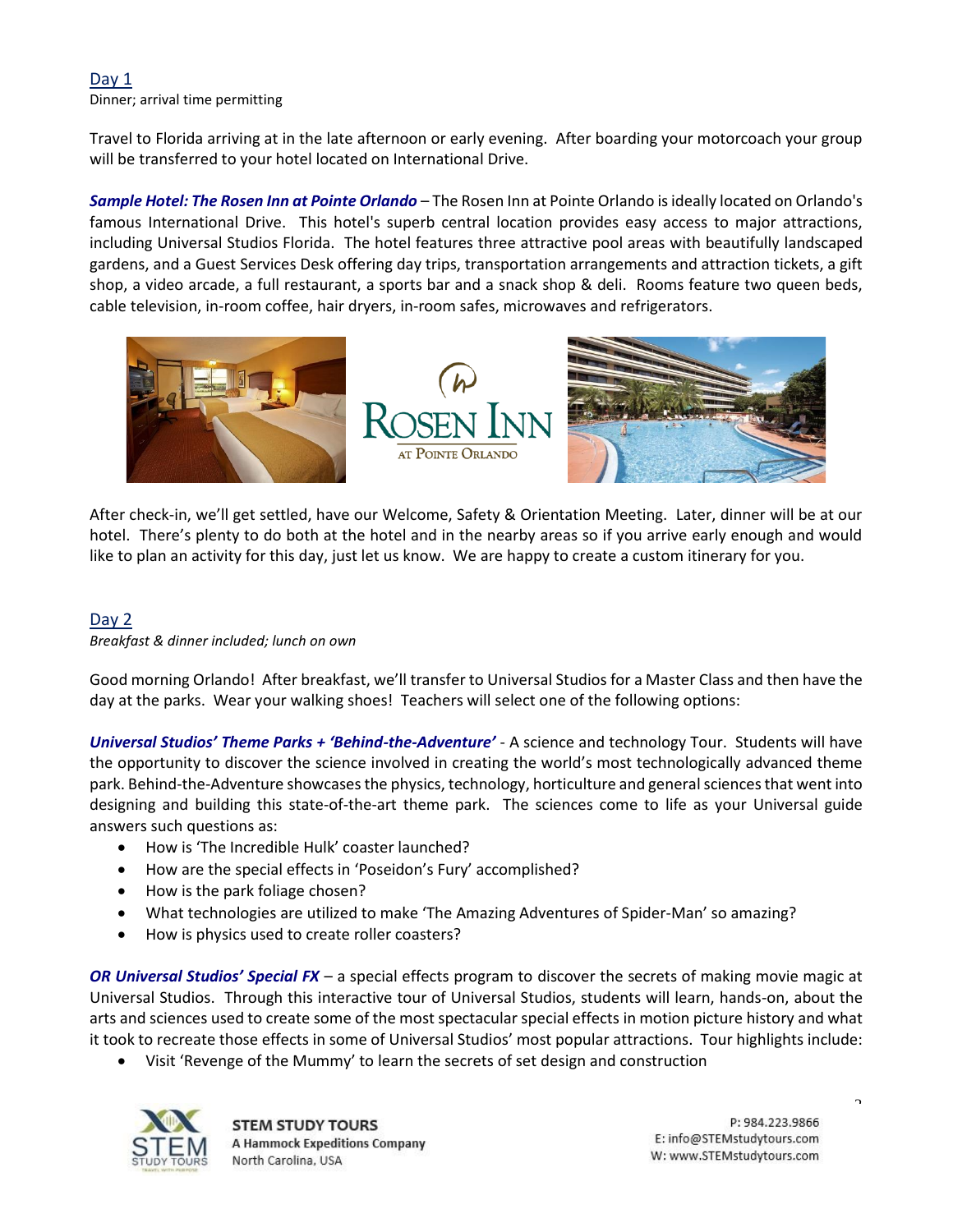- Go behind the scenes at 'Men in Black: Alien Attack' to learn how such effects as animatronics, lasers, strobe lights and fog effects are utilized to set the atmosphere for this attraction
- Experience the 'Universal Horror Make-Up Show' for an up-close look at how make-up effects are created
- Stroll through soundstages and production facilities; walk through the street of New York, San Francisco and Hollywood to learn the importance of atmosphere through set design
- Visit 'Twister… Ride It Out' and learn what it takes to recreate an F-5 tornado



The 3-hour Master Class begins 1-hour before the theme park opens and allows for access to areas of the park unavailable to the general public. After our 3-hour guided lesson, the day is ours to have fun in two of the most incredible theme parks in America – Universal Studios and Universal's Islands of Adventure.

Upon our return to the hotel, we'll have dinner and then it's off to an evening mini-golf challenge!

# Day 3

*Breakfast & dinner included; lunch on own*

Rise and shine for a spectacular space day! Today we're heading to Cape Canaveral on Florida's eastern coast, home to NASA's Kennedy Space Center.

*NASA's Kennedy Space Center* - John Glenn, Neil Armstrong, Sally Ride and Jim Lovell are just a few names of the brave men and women that have launched into space from Kennedy Space Center, and now it's your turn to become a part of the space program. Your full day of exploration includes real space hardware, authentic attractions, inspiring exhibits and hands-on experiences. The incredible accomplishments of the Apollo moon program return to life in the amazing Apollo/Saturn V Center. In back-to-back IMAX® theatres, you'll feel the thrill of space exploration on five-story screens as you "float" right alongside NASA Astronauts. On guided tours into exclusive areas, you'll get a behind-thescenes look at Kennedy Space Center's working space flight facilities. Strap in and experience interactive space flight simulators at the Astronaut Hall of Fame. Touch a real piece of Mars, see gigantic rockets, board the Space Shuttle Explorer and much more.





**STEM STUDY TOURS A Hammock Expeditions Company** North Carolina, USA

P: 984.223.9866 E: info@STEMstudytours.com W: www.STEMstudytours.com  $\overline{\phantom{a}}$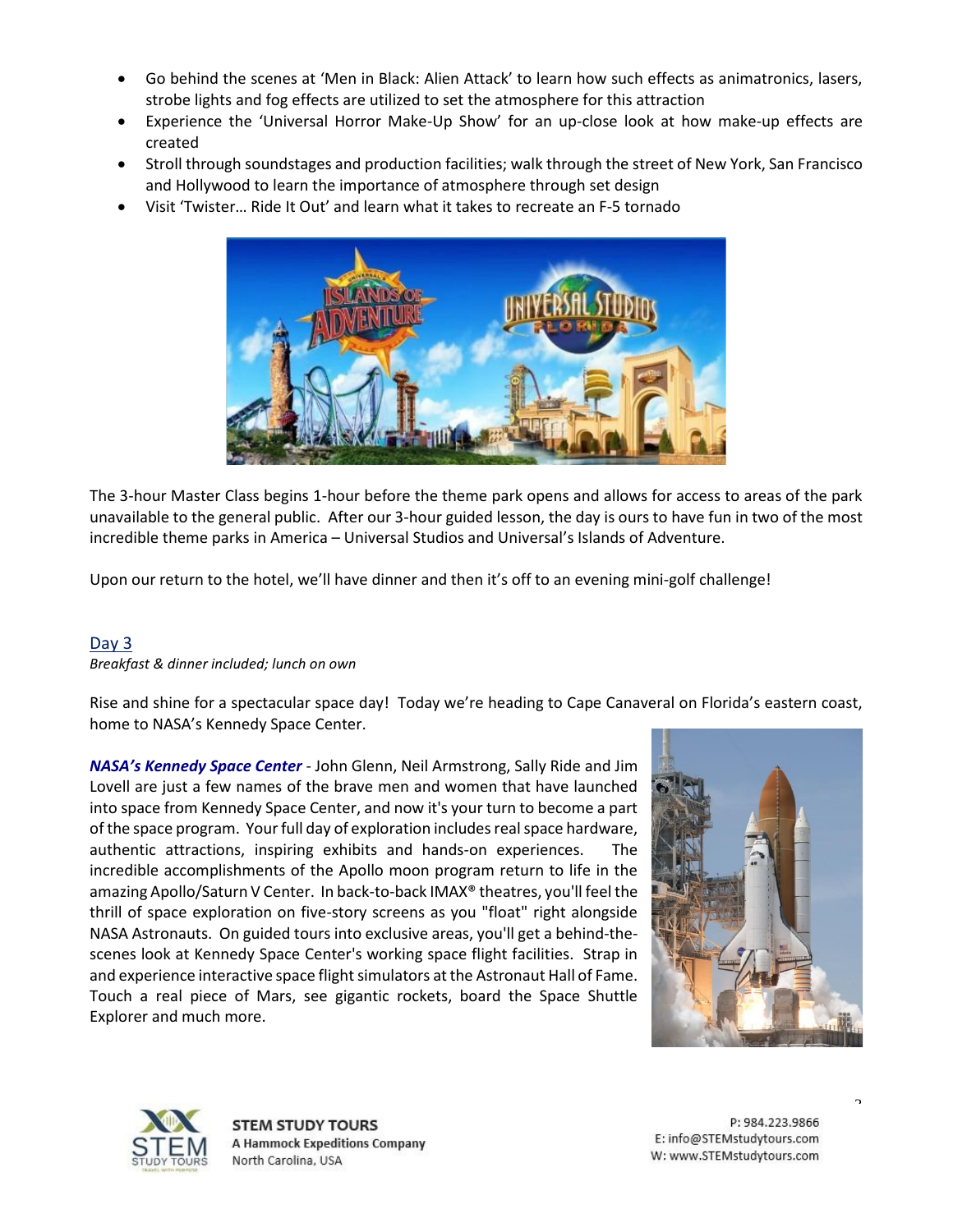Your exploration of Kennedy Space Center starts with one of their world-renowned tours, where you depart the Visitor Complex to see awesome NASA facilities, including the massive launch pads, gigantic Vehicle Assembly Building, and exploring the awe-inspiring Apollo/Saturn V Center. There is much to do at the Visitor Complex when you return, from live action theatrical shows like Mad Mission to Mars, to the inspiring Astronaut Encounter briefing with an actual NASA Astronaut - one of the few people on Earth who have been to space. View ten-story high rockets from all eras of space exploration in the Rocket Garden, walk through a full-size Space Shuttle mock-up, see IMAX space films on gigantic five-story screens, and see an actual Gemini program capsule on display in Early Space Exploration.

**IMPORTANT TRANSPORTATION NOTE** – Please be aware that this day includes 10-hours of motorcoach time. As NASA is approximately a 1.5-hour drive from your hotel, the time reserved includes 3 hours of travel time plus 7-hours at NASA. If your school desires more time, we will be happy to book this for you but please be aware that motorcoach time is calculated hourly and you will be responsible for any additional fees incurred.

This evening, we'll walk to WonderWorks for pizza and an evening of fun!

**WonderWorks & The Outta Control Magic Comedy Dinner Show** – Wonderworks is an amusement park for the mind, combining education and entertainment in over 100 hands-on exhibits for students of all ages. Students will feel the 65-mph hurricane force winds, be shaken by a 5.3 earthquake, play virtual sports, land the space shuttle, fly a fighter jet, lay on a bed of nails, design and ride their own roller coaster and even compete in a Laser Tag game in the world's largest Laser Tag Arena & Arcade.



Schools will also experience the "Outta Control Comedy/Magic Dinner Show" combining high-energy comedy improvisation with spectacular magic to thoroughly entertain audiences of all ages. During the show, schools will enjoy unlimited hand-tossed pizza, popcorn and soft drinks.

# Day 4

*Breakfast, lunch & dinner included*

Good morning Florida! Today, we'll check out of our hotel and store our luggage. We'll be visiting the northern Florida Everglades this morning to learn about the creatures that populate this fantastic area! Then, it's off to the beach!

*Wild Florida Airboat Tours* - Located 45-minutes outside of Orlando, a visit into the Florida Everglades will be the wildest adventure you'll find in Central Florida. Experience a part of Florida that hasn't changed much from when early pioneers arrived in covered wagons in the 1800s. Climb aboard a U.S. Coast Guard certified airboat and catch a glimpse of alligators, eagles, turkeys, wild boars, roseate spoonbills, and other native creatures. Stroll through the Wildlife Park where you can see lemurs, sloths, zebras, and other animals native to South America, Africa, and Australia. Want to take a trip back in time to one of the first cattle operations in Central



**STEM STUDY TOURS A Hammock Expeditions Company** North Carolina, USA

P: 984.223.9866 E: info@STEMstudytours.com W: www.STEMstudytours.com 4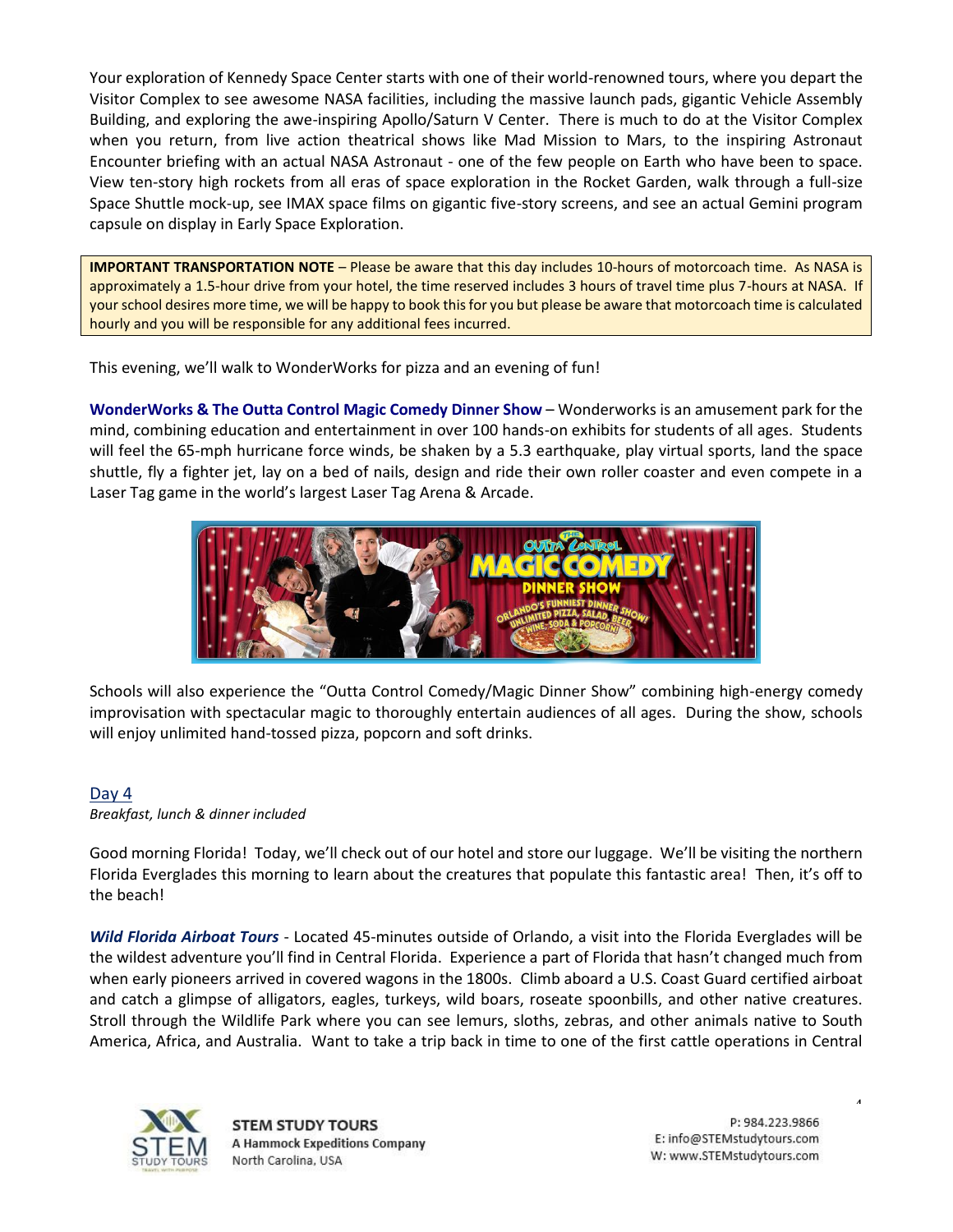Florida? Hop aboard the Ranch Buggy Tour for a look at a working cattle operation that can trace its roots to the 1850s. Wild Florida is a feast for the eyes and the soul. A sandwich lunch will be included at the center.



**Educational Components**: 1) Airboat Eco-Tour. Students will see a variety of animal and plant wildlife identified by airboat captains. Topics covered will include the Florida Ecosystem, native and invasive species, and interdependence attributes. 2) Alligator Presentation. Students will get an up-close look at alligators with an in-depth presentation of topics including lifecycle, diet, anatomy/physiology and behavioral aspects. 3) Wildlife Park. Students will be taken on a guided tour of the wildlife park with over 100 species of native and exotic animals including a walk through 'Hawk Swamp' to see what Florida looked like 1,000 years ago. Topics include the swamp ecosystem, endangered and threatened species, adaptations and characteristics of animals. Your package will include a 1-hour airboat tour, an alligator demonstration with photo, a BBQ lunch, a souvenir plus admission to the Wildlife Park; all with the master class educational elements as above.

Afterwards, we're off to beautiful Anna Maria Island!



Group staying on Anna Maria Island lodge at the **Silver Surf Gulf Beach Resort** – The Silver Surf features 50 "laid back" Florida-style units. Each unit includes one queen or king bed with a pull-out queen sofa sleeper to sleep up to 4 pupils. Units are equipped with mini-kitchens and have a microwave a small refrigerator and coffee pot. The hotel is located directly across the street from a beautiful beach on Anna Maria Island where scooter, bicycles, wave runners and boat rentals are available. The hotel has a heated pool and offers complimentary use of beach chairs and umbrellas. For life-guarded beaches, students may hop on the free public trolley to access the island's great recreational areas. Meals are taken at a local restaurant, on the beach, within easy walking distance.



**STEM STUDY TOURS A Hammock Expeditions Company** North Carolina, USA

P: 984.223.9866 E: info@STEMstudytours.com W: www.STEMstudytours.com 5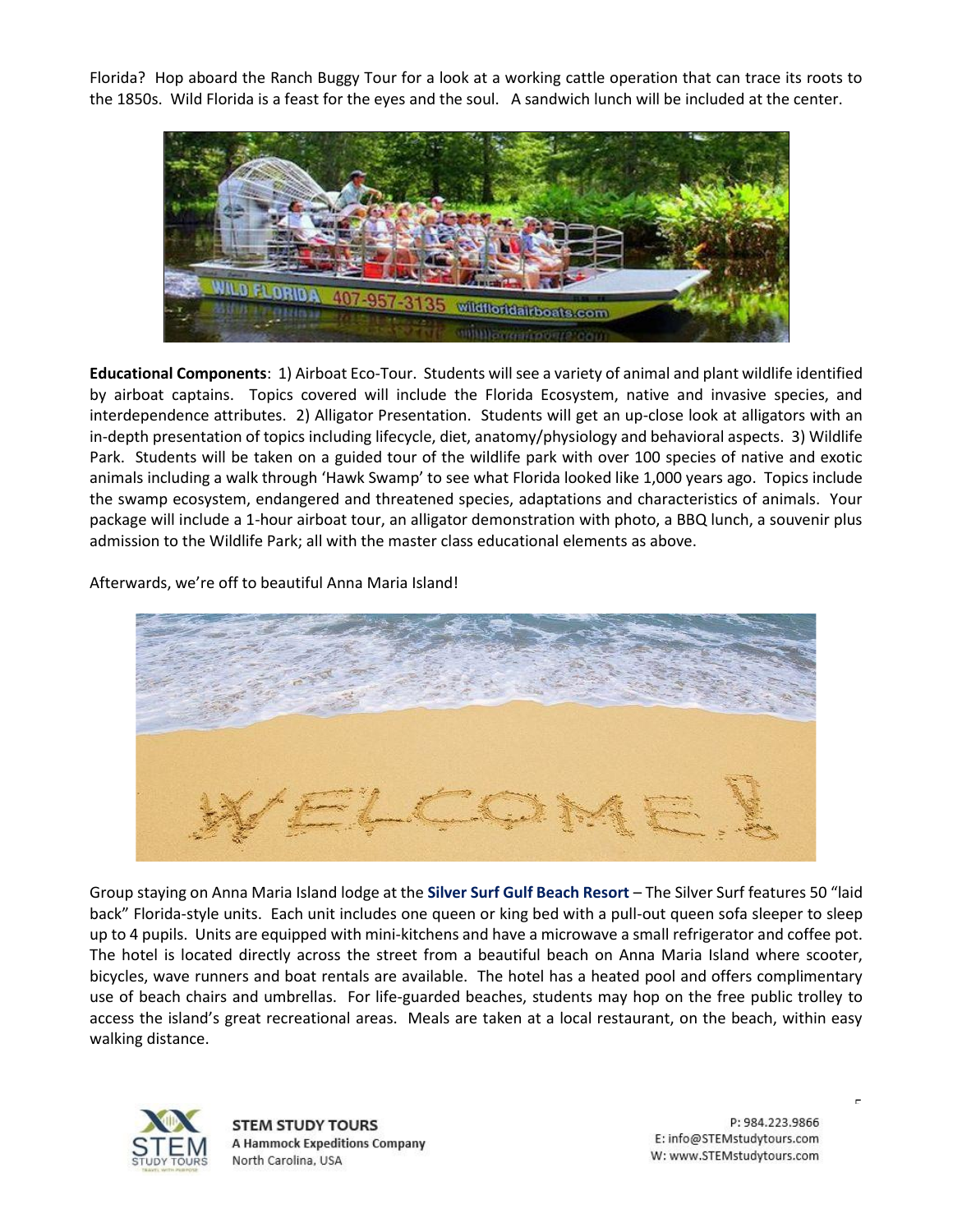

After checking in, we'll have an early dinner and then walk the beach for fantastic finds!

#### Day 5

*Breakfast, lunch & dinner included*

Rise and shine Anna Maria Island! Are you ready to learn about dolphins and sea life? Get ready early because we're off to the famous Clearwater Marine Aquarium, home to "Winter" from a Dolphin's Tale!

*Clearwater Marine Aquarium + Master Classes Series with Boat Tour & Packed Lunch -* Come explore this unique hospital dedicated to rescue, rehabilitation and release of marine animals. See their mission in action as you discover the rehab and surgical areas and get up-close inspiration from the stories of the resident animals, including *Winter the dolphin*, who swims with a prosthetic tail. Feed the sting rays, sharks and pelicans, or cruise on an interactive boat safari. Hop aboard a complimentary boat or trolley shuttle to nearby *Winter's Dolphin Tale Adventure*, where you'll discover a museum of rebuilt sets and props from the Dolphin Tale movies and walk through the Hurricane Experience exhibit. All this and much more await you for a day of fun and a lifetime of inspiration. Your day will include possibilities such as a Behind-the-Scenes and Hospital Tour, a Stranding Master Class, a boxed lunch, a lab project, a Dolphin Adventure Boat Tour plus time to view the aquarium and see the stages of the Dolphin Tale.



This evening, we'll have dinner locally and then take the Island Trolley to explore the land. Maybe a walk on one of three fishing piers to see what they're catching!

#### Day 6

*Breakfast & dinner included; lunch on own*

Good morning Florida! It's time to get wet!

*Sea Kayak Ecology Tour -* Experience one of the most abundant ecosystems on the planet. Only coral reefs and tropical rainforests boast a higher density and diversity of life than here in the mangrove estuary of Sarasota and Tampa Bay. After a full safety briefing, climb in and paddle the Florida waterways in one or two-person kayaks. Guided by an ecologist, we'll explore the shallow waters finding amazing sea creatures to stunning mangroves.



**STEM STUDY TOURS A Hammock Expeditions Company** North Carolina, USA

P: 984.223.9866 E: info@STEMstudytours.com W: www.STEMstudytours.com  $\overline{\phantom{0}}$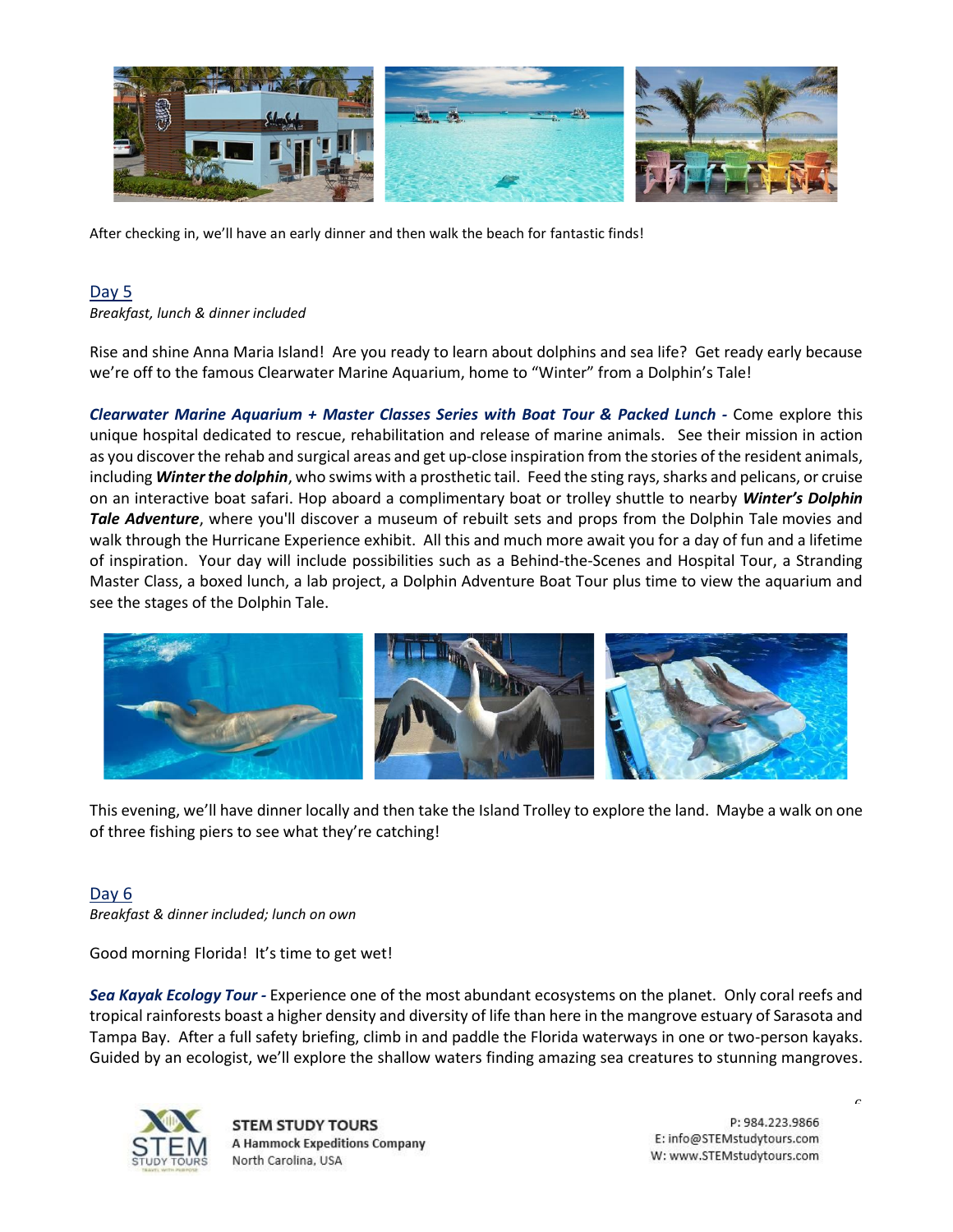In addition to the birds, fish, manatees, and dolphins we hope to find, we will also look for enormous live conchs, colorful sea sponges, delicate sea stars, even wild critters like sea cucumbers and sea hares! You'll be amazed at just how much is out there.



This afternoon, we'll have a relaxing afternoon at the beach, complete with a **Beach Scavenger Hunt**! Our final dinner will be served at the beach.

### Day 7 *Breakfast included*

After our fabulous week, we'll start to head home, taking memories with us that will last forever!

Note: If international groups want to stop for an **Outlet Shopping** excursion while en route to the airport, this is available for an extra fee. Simply let us know you wish to add this. The outlet mall will be **Ellenton Premium** [Outlets,](https://www.premiumoutlets.com/outlet/ellenton) located approximately a 30-minute drive inland.





**STEM STUDY TOURS A Hammock Expeditions Company** North Carolina, USA

P: 984.223.9866 E: info@STEMstudytours.com W: www.STEMstudytours.com  $\overline{a}$